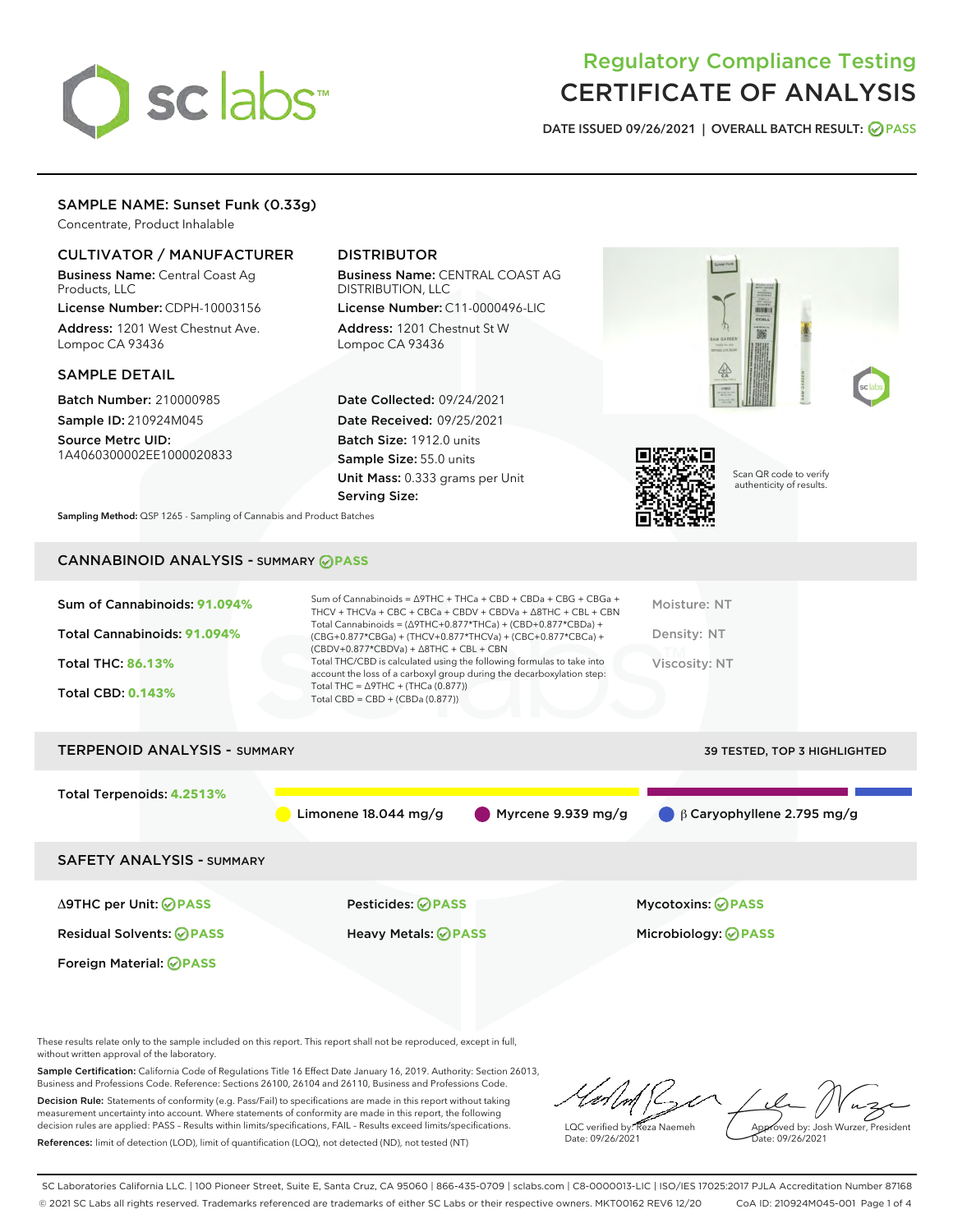



SUNSET FUNK (0.33G) | DATE ISSUED 09/26/2021 | OVERALL BATCH RESULT: 2 PASS

#### CANNABINOID TEST RESULTS - 09/26/2021 2 PASS

Tested by high-performance liquid chromatography with diode-array detection (HPLC-DAD). **Method:** QSP 1157 - Analysis of Cannabinoids by HPLC-DAD

#### TOTAL CANNABINOIDS: **91.094%**

Total Cannabinoids (Total THC) + (Total CBD) + (Total CBG) + (Total THCV) + (Total CBC) + (Total CBDV) + ∆8THC + CBL + CBN

TOTAL THC: **86.13%** Total THC (∆9THC+0.877\*THCa)

TOTAL CBD: **0.143%**

Total CBD (CBD+0.877\*CBDa)

TOTAL CBG: 3.491% Total CBG (CBG+0.877\*CBGa)

TOTAL THCV: 0.93% Total THCV (THCV+0.877\*THCVa)

TOTAL CBC: ND Total CBC (CBC+0.877\*CBCa)

TOTAL CBDV: ND Total CBDV (CBDV+0.877\*CBDVa)

| <b>COMPOUND</b>  | LOD/LOQ<br>(mg/g)          | <b>MEASUREMENT</b><br><b>UNCERTAINTY</b><br>(mg/g) | <b>RESULT</b><br>(mg/g) | <b>RESULT</b><br>(%) |
|------------------|----------------------------|----------------------------------------------------|-------------------------|----------------------|
| Δ9THC            | 0.06 / 0.26                | ±29.629                                            | 861.30                  | 86.130               |
| <b>CBG</b>       | 0.06/0.19                  | ±1.375                                             | 34.91                   | 3.491                |
| <b>THCV</b>      | 0.1 / 0.2                  | ±0.46                                              | 9.3                     | 0.93                 |
| $\triangle$ 8THC | 0.1/0.4                    | ±0.18                                              | 2.2                     | 0.22                 |
| <b>CBN</b>       | 0.1/0.3                    | ±0.12                                              | 1.8                     | 0.18                 |
| <b>CBD</b>       | 0.07/0.29                  | ±0.066                                             | 1.43                    | 0.143                |
| <b>THCa</b>      | 0.05/0.14                  | N/A                                                | <b>ND</b>               | <b>ND</b>            |
| <b>THCVa</b>     | 0.07/0.20                  | N/A                                                | <b>ND</b>               | <b>ND</b>            |
| <b>CBDa</b>      | 0.02/0.19                  | N/A                                                | <b>ND</b>               | <b>ND</b>            |
| <b>CBDV</b>      | 0.04 / 0.15                | N/A                                                | <b>ND</b>               | <b>ND</b>            |
| <b>CBDVa</b>     | 0.03/0.53                  | N/A                                                | <b>ND</b>               | <b>ND</b>            |
| <b>CBGa</b>      | 0.1 / 0.2                  | N/A                                                | <b>ND</b>               | <b>ND</b>            |
| <b>CBL</b>       | 0.06 / 0.24                | N/A                                                | <b>ND</b>               | <b>ND</b>            |
| <b>CBC</b>       | 0.2 / 0.5                  | N/A                                                | <b>ND</b>               | <b>ND</b>            |
| <b>CBCa</b>      | 0.07/0.28                  | N/A                                                | <b>ND</b>               | <b>ND</b>            |
|                  | <b>SUM OF CANNABINOIDS</b> |                                                    | 910.94 mg/g             | 91.094%              |

#### **UNIT MASS: 0.333 grams per Unit**

| ∆9THC per Unit                                                                            | 1120 per-package limit | 286.81 mg/unit<br><b>PASS</b> |  |  |  |
|-------------------------------------------------------------------------------------------|------------------------|-------------------------------|--|--|--|
| <b>Total THC per Unit</b>                                                                 |                        | 286.81 mg/unit                |  |  |  |
| <b>CBD per Unit</b>                                                                       |                        | $0.48$ mg/unit                |  |  |  |
| <b>Total CBD per Unit</b>                                                                 |                        | $0.48$ mg/unit                |  |  |  |
| Sum of Cannabinoids<br>per Unit                                                           |                        | 303.34 mg/unit                |  |  |  |
| <b>Total Cannabinoids</b><br>per Unit                                                     |                        | 303.32 mg/unit                |  |  |  |
| <b>MOISTURE TEST RESULT</b><br><b>DENSITY TEST RESULT</b><br><b>VISCOSITY TEST RESULT</b> |                        |                               |  |  |  |

Not Tested

Not Tested

Not Tested

#### TERPENOID TEST RESULTS - 09/26/2021

Terpene analysis utilizing gas chromatography-flame ionization detection (GC-FID). **Method:** QSP 1192 - Analysis of Terpenoids by GC-FID

| <b>COMPOUND</b>         | LOD/LOQ<br>(mg/g) | <b>MEASUREMENT</b><br><b>UNCERTAINTY</b><br>(mg/g) | <b>RESULT</b><br>(mg/g)                         | <b>RESULT</b><br>(%) |
|-------------------------|-------------------|----------------------------------------------------|-------------------------------------------------|----------------------|
| Limonene                | 0.005 / 0.016     | ±0.2580                                            | 18.044                                          | 1.8044               |
| <b>Myrcene</b>          | 0.008 / 0.025     | ±0.1282                                            | 9.939                                           | 0.9939               |
| $\beta$ Caryophyllene   | 0.004 / 0.012     | ±0.0995                                            | 2.795                                           | 0.2795               |
| $\beta$ Pinene          | 0.004 / 0.014     | ±0.0305                                            | 2.653                                           | 0.2653               |
| Terpinolene             | 0.008 / 0.026     | ±0.0502                                            | 2.448                                           | 0.2448               |
| $\alpha$ Pinene         | 0.005 / 0.017     | ±0.0126                                            | 1.470                                           | 0.1470               |
| Linalool                | 0.009 / 0.032     | ±0.0387                                            | 1.019                                           | 0.1019               |
| Fenchol                 | 0.010 / 0.034     | ±0.0342                                            | 0.885                                           | 0.0885               |
| $\alpha$ Humulene       | 0.009 / 0.029     | ±0.0233                                            | 0.726                                           | 0.0726               |
| <b>Terpineol</b>        | 0.016 / 0.055     | ±0.0321                                            | 0.522                                           | 0.0522               |
| trans-ß-Farnesene       | 0.008 / 0.025     | ±0.0144                                            | 0.406                                           | 0.0406               |
| Ocimene                 | 0.011 / 0.038     | ±0.0122                                            | 0.379                                           | 0.0379               |
| Camphene                | 0.005 / 0.015     | ±0.0042                                            | 0.369                                           | 0.0369               |
| Valencene               | 0.009 / 0.030     | ±0.0127                                            | 0.184                                           | 0.0184               |
| <b>Borneol</b>          | 0.005 / 0.016     | ±0.0058                                            | 0.137                                           | 0.0137               |
| $\alpha$ Bisabolol      | 0.008 / 0.026     | ±0.0063                                            | 0.118                                           | 0.0118               |
| $\alpha$ Phellandrene   | 0.006 / 0.020     | ±0.0012                                            | 0.086                                           | 0.0086               |
| 3 Carene                | 0.005 / 0.018     | ±0.0010                                            | 0.070                                           | 0.0070               |
| Nerolidol               | 0.009 / 0.028     | ±0.0042                                            | 0.067                                           | 0.0067               |
| $\alpha$ Terpinene      | 0.005 / 0.017     | ±0.0010                                            | 0.066                                           | 0.0066               |
| $\gamma$ Terpinene      | 0.006 / 0.018     | ±0.0009                                            | 0.054                                           | 0.0054               |
| Fenchone                | 0.009 / 0.028     | ±0.0013                                            | 0.045                                           | 0.0045               |
| Geraniol                | 0.002 / 0.007     | ±0.0014                                            | 0.031                                           | 0.0031               |
| Sabinene                | 0.004 / 0.014     | N/A                                                | <loq< th=""><th><loq< th=""></loq<></th></loq<> | <loq< th=""></loq<>  |
| p-Cymene                | 0.005 / 0.016     | N/A                                                | <loq< th=""><th><loq< th=""></loq<></th></loq<> | <loq< th=""></loq<>  |
| Nerol                   | 0.003 / 0.011     | N/A                                                | <loq< th=""><th><loq< th=""></loq<></th></loq<> | <loq< th=""></loq<>  |
| Caryophyllene<br>Oxide  | 0.010 / 0.033     | N/A                                                | 100                                             | <loq< th=""></loq<>  |
| Eucalyptol              | 0.006 / 0.018     | N/A                                                | ND                                              | <b>ND</b>            |
| Sabinene Hydrate        | 0.006 / 0.022     | N/A                                                | ND                                              | ND                   |
| (-)-Isopulegol          | 0.005 / 0.016     | N/A                                                | <b>ND</b>                                       | <b>ND</b>            |
| Camphor                 | 0.006 / 0.019     | N/A                                                | ND                                              | ND                   |
| Isoborneol              | 0.004 / 0.012     | N/A                                                | <b>ND</b>                                       | ND                   |
| Menthol                 | 0.008 / 0.025     | N/A                                                | ND                                              | ND                   |
| Citronellol             | 0.003 / 0.010     | N/A                                                | ND                                              | ND                   |
| R-(+)-Pulegone          | 0.003 / 0.011     | N/A                                                | ND                                              | ND                   |
| <b>Geranyl Acetate</b>  | 0.004 / 0.014     | N/A                                                | ND                                              | ND                   |
| $\alpha$ Cedrene        | 0.005 / 0.016     | N/A                                                | ND                                              | ND                   |
| Guaiol                  | 0.009 / 0.030     | N/A                                                | ND                                              | ND                   |
| Cedrol                  | 0.008 / 0.027     | N/A                                                | ND                                              | ND                   |
| <b>TOTAL TERPENOIDS</b> |                   |                                                    | 42.513 mg/g                                     | 4.2513%              |

SC Laboratories California LLC. | 100 Pioneer Street, Suite E, Santa Cruz, CA 95060 | 866-435-0709 | sclabs.com | C8-0000013-LIC | ISO/IES 17025:2017 PJLA Accreditation Number 87168 © 2021 SC Labs all rights reserved. Trademarks referenced are trademarks of either SC Labs or their respective owners. MKT00162 REV6 12/20 CoA ID: 210924M045-001 Page 2 of 4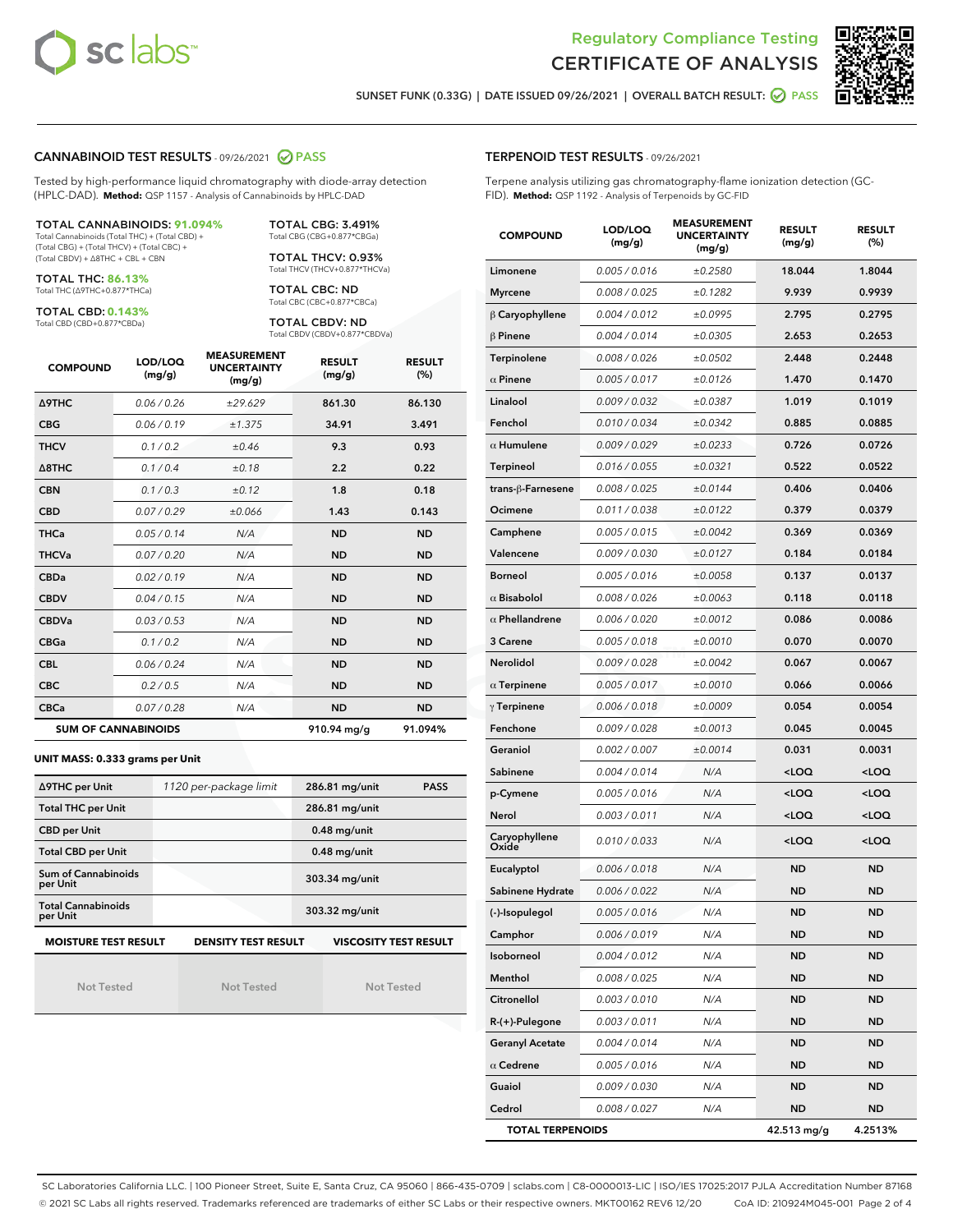



SUNSET FUNK (0.33G) | DATE ISSUED 09/26/2021 | OVERALL BATCH RESULT:  $\bigcirc$  PASS

### CATEGORY 1 PESTICIDE TEST RESULTS - 09/26/2021 2 PASS

Pesticide and plant growth regulator analysis utilizing high-performance liquid chromatography-mass spectrometry (HPLC-MS) or gas chromatography-mass spectrometry (GC-MS). \*GC-MS utilized where indicated. **Method:** QSP 1212 - Analysis of Pesticides and Mycotoxins by LC-MS or QSP 1213 - Analysis of Pesticides by GC-MS

| <b>COMPOUND</b>             | LOD/LOQ<br>$(\mu g/g)$ | <b>ACTION</b><br><b>LIMIT</b><br>$(\mu g/g)$ | <b>MEASUREMENT</b><br><b>UNCERTAINTY</b><br>$(\mu g/g)$ | <b>RESULT</b><br>$(\mu g/g)$ | <b>RESULT</b> |
|-----------------------------|------------------------|----------------------------------------------|---------------------------------------------------------|------------------------------|---------------|
| Aldicarb                    | 0.03/0.08              | $>$ LOD                                      | N/A                                                     | <b>ND</b>                    | <b>PASS</b>   |
| Carbofuran                  | 0.02 / 0.05            | $\ge$ LOD                                    | N/A                                                     | <b>ND</b>                    | <b>PASS</b>   |
| Chlordane*                  | 0.03 / 0.08            | $\ge$ LOD                                    | N/A                                                     | <b>ND</b>                    | <b>PASS</b>   |
| Chlorfenapyr*               | 0.03/0.10              | $\ge$ LOD                                    | N/A                                                     | <b>ND</b>                    | <b>PASS</b>   |
| Chlorpyrifos                | 0.02 / 0.06            | $\ge$ LOD                                    | N/A                                                     | <b>ND</b>                    | <b>PASS</b>   |
| Coumaphos                   | 0.02 / 0.07            | $\ge$ LOD                                    | N/A                                                     | <b>ND</b>                    | <b>PASS</b>   |
| Daminozide                  | 0.02/0.07              | $>$ LOD                                      | N/A                                                     | <b>ND</b>                    | <b>PASS</b>   |
| <b>DDVP</b><br>(Dichlorvos) | 0.03/0.09              | $\ge$ LOD                                    | N/A                                                     | <b>ND</b>                    | <b>PASS</b>   |
| <b>Dimethoate</b>           | 0.03/0.08              | $\ge$ LOD                                    | N/A                                                     | <b>ND</b>                    | <b>PASS</b>   |
| Ethoprop(hos)               | 0.03/0.10              | $\ge$ LOD                                    | N/A                                                     | <b>ND</b>                    | <b>PASS</b>   |
| Etofenprox                  | 0.02 / 0.06            | $\ge$ LOD                                    | N/A                                                     | <b>ND</b>                    | <b>PASS</b>   |
| Fenoxycarb                  | 0.03/0.08              | $\ge$ LOD                                    | N/A                                                     | <b>ND</b>                    | <b>PASS</b>   |
| Fipronil                    | 0.03/0.08              | $\ge$ LOD                                    | N/A                                                     | <b>ND</b>                    | <b>PASS</b>   |
| Imazalil                    | 0.02 / 0.06            | $>$ LOD                                      | N/A                                                     | <b>ND</b>                    | <b>PASS</b>   |
| Methiocarb                  | 0.02 / 0.07            | $>$ LOD                                      | N/A                                                     | <b>ND</b>                    | <b>PASS</b>   |
| Methyl<br>parathion         | 0.03/0.10              | $>$ LOD                                      | N/A                                                     | <b>ND</b>                    | <b>PASS</b>   |
| <b>Mevinphos</b>            | 0.03/0.09              | $\ge$ LOD                                    | N/A                                                     | <b>ND</b>                    | <b>PASS</b>   |
| Paclobutrazol               | 0.02 / 0.05            | $>$ LOD                                      | N/A                                                     | <b>ND</b>                    | <b>PASS</b>   |
| Propoxur                    | 0.03/0.09              | $\ge$ LOD                                    | N/A                                                     | <b>ND</b>                    | <b>PASS</b>   |
| Spiroxamine                 | 0.03 / 0.08            | $\ge$ LOD                                    | N/A                                                     | <b>ND</b>                    | <b>PASS</b>   |
| Thiacloprid                 | 0.03/0.10              | $\ge$ LOD                                    | N/A                                                     | <b>ND</b>                    | <b>PASS</b>   |

#### CATEGORY 2 PESTICIDE TEST RESULTS - 09/26/2021 @ PASS

| <b>COMPOUND</b>          | LOD/LOO<br>$(\mu g/g)$ | <b>ACTION</b><br>LIMIT<br>$(\mu g/g)$ | <b>MEASUREMENT</b><br><b>UNCERTAINTY</b><br>$(\mu g/g)$ | <b>RESULT</b><br>$(\mu g/g)$ | <b>RESULT</b> |  |
|--------------------------|------------------------|---------------------------------------|---------------------------------------------------------|------------------------------|---------------|--|
| Abamectin                | 0.03/0.10              | 0.1                                   | N/A                                                     | <b>ND</b>                    | <b>PASS</b>   |  |
| Acephate                 | 0.02/0.07              | 0.1                                   | N/A                                                     | <b>ND</b>                    | <b>PASS</b>   |  |
| Acequinocyl              | 0.02/0.07              | 0.1                                   | N/A                                                     | <b>ND</b>                    | <b>PASS</b>   |  |
| Acetamiprid              | 0.02 / 0.05            | 0.1                                   | N/A                                                     | <b>ND</b>                    | <b>PASS</b>   |  |
| Azoxystrobin             | 0.02/0.07              | 0.1                                   | N/A                                                     | <b>ND</b>                    | <b>PASS</b>   |  |
| <b>Bifenazate</b>        | 0.01 / 0.04            | 0.1                                   | N/A                                                     | <b>ND</b>                    | <b>PASS</b>   |  |
| <b>Bifenthrin</b>        | 0.02 / 0.05            | 3                                     | N/A                                                     | <b>ND</b>                    | <b>PASS</b>   |  |
| <b>Boscalid</b>          | 0.03/0.09              | 0.1                                   | N/A                                                     | <b>ND</b>                    | <b>PASS</b>   |  |
| Captan                   | 0.19/0.57              | 0.7                                   | N/A                                                     | <b>ND</b>                    | <b>PASS</b>   |  |
| Carbaryl                 | 0.02/0.06              | 0.5                                   | N/A                                                     | <b>ND</b>                    | <b>PASS</b>   |  |
| Chlorantranilip-<br>role | 0.04/0.12              | 10                                    | N/A                                                     | <b>ND</b>                    | <b>PASS</b>   |  |
| Clofentezine             | 0.03/0.09              | 0.1                                   | N/A                                                     | <b>ND</b>                    | <b>PASS</b>   |  |

| <b>CATEGORY 2 PESTICIDE TEST RESULTS</b> - 09/26/2021 continued |  |  |
|-----------------------------------------------------------------|--|--|
|                                                                 |  |  |

| <b>COMPOUND</b>               | LOD/LOQ<br>(µg/g) | <b>ACTION</b><br>LIMIT<br>(µg/g) | <b>MEASUREMENT</b><br><b>UNCERTAINTY</b><br>(µg/g) | <b>RESULT</b><br>(µg/g) | <b>RESULT</b> |
|-------------------------------|-------------------|----------------------------------|----------------------------------------------------|-------------------------|---------------|
| Cyfluthrin                    | 0.12 / 0.38       | $\overline{c}$                   | N/A                                                | <b>ND</b>               | <b>PASS</b>   |
| Cypermethrin                  | 0.11/0.32         | 1                                | N/A                                                | <b>ND</b>               | <b>PASS</b>   |
| Diazinon                      | 0.02 / 0.05       | 0.1                              | N/A                                                | <b>ND</b>               | <b>PASS</b>   |
| Dimethomorph                  | 0.03 / 0.09       | 2                                | N/A                                                | <b>ND</b>               | <b>PASS</b>   |
| Etoxazole                     | 0.02 / 0.06       | 0.1                              | N/A                                                | <b>ND</b>               | <b>PASS</b>   |
| Fenhexamid                    | 0.03 / 0.09       | 0.1                              | N/A                                                | <b>ND</b>               | <b>PASS</b>   |
| Fenpyroximate                 | 0.02 / 0.06       | 0.1                              | N/A                                                | <b>ND</b>               | <b>PASS</b>   |
| Flonicamid                    | 0.03 / 0.10       | 0.1                              | N/A                                                | <b>ND</b>               | <b>PASS</b>   |
| Fludioxonil                   | 0.03 / 0.10       | 0.1                              | N/A                                                | <b>ND</b>               | <b>PASS</b>   |
| Hexythiazox                   | 0.02 / 0.07       | 0.1                              | N/A                                                | <b>ND</b>               | <b>PASS</b>   |
| Imidacloprid                  | 0.04 / 0.11       | 5                                | N/A                                                | <b>ND</b>               | <b>PASS</b>   |
| Kresoxim-methyl               | 0.02 / 0.07       | 0.1                              | N/A                                                | <b>ND</b>               | <b>PASS</b>   |
| Malathion                     | 0.03 / 0.09       | 0.5                              | N/A                                                | <b>ND</b>               | <b>PASS</b>   |
| Metalaxyl                     | 0.02 / 0.07       | 2                                | N/A                                                | <b>ND</b>               | <b>PASS</b>   |
| Methomyl                      | 0.03 / 0.10       | $\mathcal{I}$                    | N/A                                                | <b>ND</b>               | <b>PASS</b>   |
| Myclobutanil                  | 0.03 / 0.09       | 0.1                              | N/A                                                | <b>ND</b>               | <b>PASS</b>   |
| Naled                         | 0.02 / 0.07       | 0.1                              | N/A                                                | <b>ND</b>               | <b>PASS</b>   |
| Oxamyl                        | 0.04 / 0.11       | 0.5                              | N/A                                                | <b>ND</b>               | <b>PASS</b>   |
| Pentachloronitro-<br>benzene* | 0.03 / 0.09       | 0.1                              | N/A                                                | <b>ND</b>               | <b>PASS</b>   |
| Permethrin                    | 0.04 / 0.12       | 0.5                              | N/A                                                | <b>ND</b>               | <b>PASS</b>   |
| Phosmet                       | 0.03 / 0.10       | 0.1                              | N/A                                                | <b>ND</b>               | <b>PASS</b>   |
| Piperonylbu-<br>toxide        | 0.02 / 0.07       | 3                                | N/A                                                | <b>ND</b>               | <b>PASS</b>   |
| Prallethrin                   | 0.03 / 0.08       | 0.1                              | N/A                                                | <b>ND</b>               | <b>PASS</b>   |
| Propiconazole                 | 0.02 / 0.07       | 0.1                              | N/A                                                | <b>ND</b>               | <b>PASS</b>   |
| Pyrethrins                    | 0.04 / 0.12       | 0.5                              | N/A                                                | <b>ND</b>               | <b>PASS</b>   |
| Pyridaben                     | 0.02 / 0.07       | 0.1                              | N/A                                                | <b>ND</b>               | <b>PASS</b>   |
| Spinetoram                    | 0.02 / 0.07       | 0.1                              | N/A                                                | <b>ND</b>               | <b>PASS</b>   |
| Spinosad                      | 0.02 / 0.07       | 0.1                              | N/A                                                | <b>ND</b>               | <b>PASS</b>   |
| Spiromesifen                  | 0.02 / 0.05       | 0.1                              | N/A                                                | <b>ND</b>               | <b>PASS</b>   |
| Spirotetramat                 | 0.02 / 0.06       | 0.1                              | N/A                                                | ND                      | <b>PASS</b>   |
| Tebuconazole                  | 0.02 / 0.07       | 0.1                              | N/A                                                | <b>ND</b>               | <b>PASS</b>   |
| Thiamethoxam                  | 0.03 / 0.10       | 5                                | N/A                                                | <b>ND</b>               | <b>PASS</b>   |
| Trifloxystrobin               | 0.03 / 0.08       | 0.1                              | N/A                                                | <b>ND</b>               | <b>PASS</b>   |

SC Laboratories California LLC. | 100 Pioneer Street, Suite E, Santa Cruz, CA 95060 | 866-435-0709 | sclabs.com | C8-0000013-LIC | ISO/IES 17025:2017 PJLA Accreditation Number 87168 © 2021 SC Labs all rights reserved. Trademarks referenced are trademarks of either SC Labs or their respective owners. MKT00162 REV6 12/20 CoA ID: 210924M045-001 Page 3 of 4